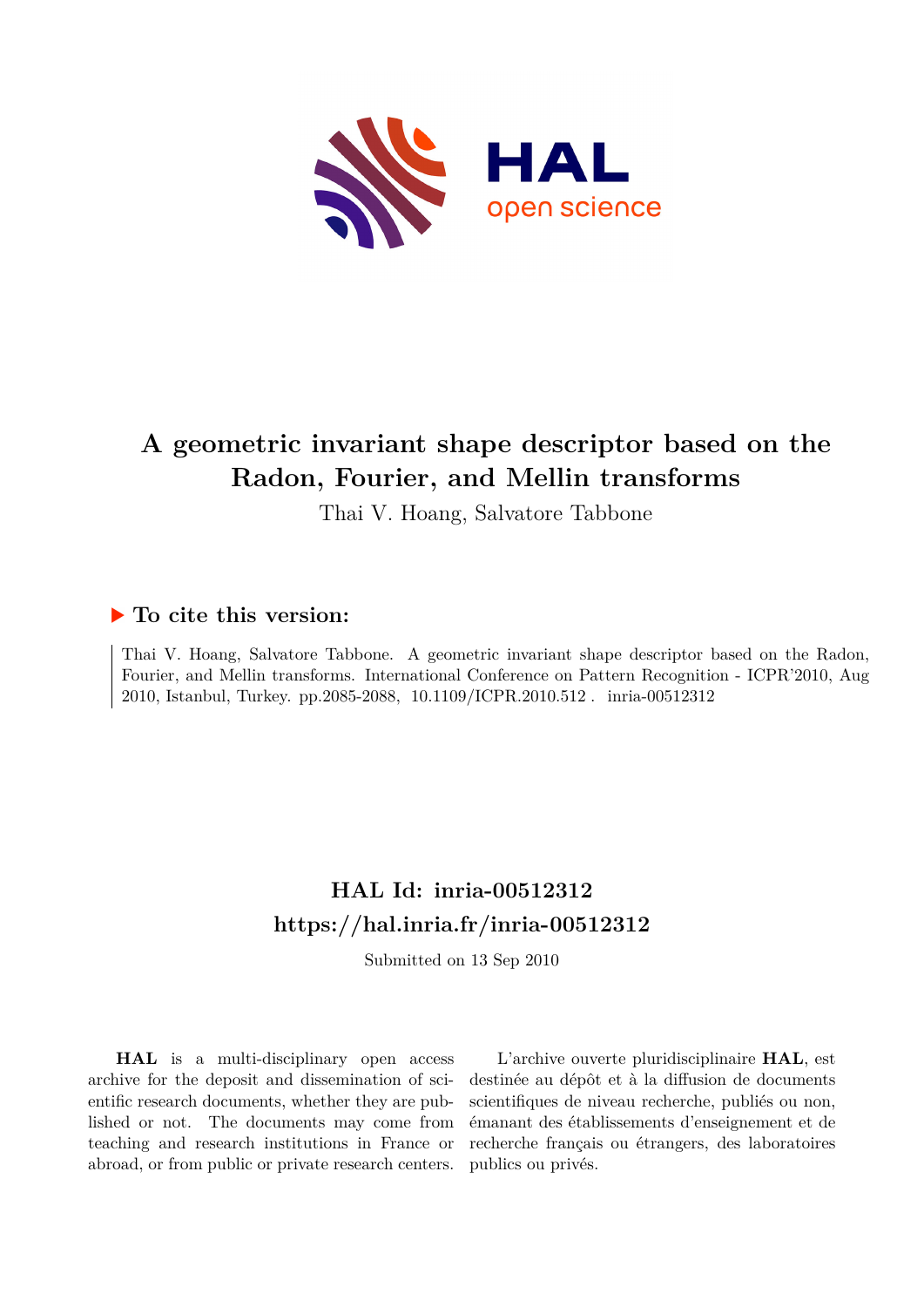# A Geometric Invariant Shape Descriptor Based on the Radon, Fourier, and Mellin Transforms

Thai V. Hoang<sup>1,2</sup>, Salvatore Tabbone<sup>2</sup> <sup>1</sup>*MICA, UMI 2954, Hanoi University of Technology, Hanoi, Vietnam* <sup>2</sup>LORIA, UMR 7503, Université Nancy 2, 54506 Vandœuvre-lès-Nancy, France

*Abstract*—A new shape descriptor invariant to geometric transformation based on the Radon, Fourier, and Mellin transforms is proposed. The Radon transform converts the geometric transformation applied on a shape image into transformation in the columns and rows of the Radon image. Invariances to translation, rotation, and scaling are obtained by applying 1D Fourier-Mellin and Fourier transforms on the columns and rows of the shape's Radon image respectively. Experimental results on different datasets show the usefulness of the proposed shape descriptor.

*Keywords*-Geometric invariant regions-based shape descriptor, Radon transform, Fourier transform, Mellin transform

## I. INTRODUCTION

Shape description is an important research topic in pattern recognition as it is one of the basic features used to describe image contents. Describing shape means looking for effective and perceptually important shape features based on its boundary information and/or internal structure. A desirable shape descriptor should have the following properties: good retrieval accuracy, geometric invariances (translation, rotation, scaling), application independence, low computation complexity, etc.

Many descriptors have been proposed [1] for describing shape and they can be roughly classified into two main classes: *contour-based* descriptors and *region-based* descriptors. Contour-based shape descriptors are extracted from the shape contour exploiting its boundary information. Important extraction techniques include 1D Fourier transform [2], curvature scale-space [3], 2D histogram of neighboring contour pixels [4], inner-distance in the shape silhouette [5], and rotation invariant kernel [6]. In spite of their popularity, contour-based shape descriptors are applicable only to certain kinds of application due to several limitations. Firstly, they are generally sensitive to noise that exists in shape contours. Secondly, they cannot capture the internal structure of a shape. Thirdly, they are not suitable for disjoint shapes or shapes with holes inside.

The limitations of contour-based shape descriptors can be overcome by region-based shape descriptors which are extracted from the whole shape region. Common extraction techniques are based on the theory of moments [7], 2D Fourier-Mellin transform [8], 2D Fourier transform [9]. Although region-based shape descriptors are more suitable for general applications, they are more computationally intensive and most methods need normalization steps (centroid position, re-sampling, re-quantization) in order to achieve common geometric invariances. These normalizations introduce errors, are sensitive to noise, and thus induce inaccuracy in the later recognition/matching process.

Shape descriptors defined on the Radon transform are region-based shape descriptors. Geometric transformation parameters are encoded in the columns (for translation and scaling) and rows (for rotation) of the Radon image. Current techniques thus usually exploit this encoded information to define invariant descriptors. Notable work in this direction is the  $\mathcal{R}$ -signature proposed in [10]. This approach uses an integral function for the columns and the 1D Fourier transform for the rows of the Radon image respectively to get an 1D signature of the shape image that is invariant to translation, rotation, and scaling. However, even if an extension to 2D signature has been proposed, the obtained signature has low discriminatory power as there is a loss of information in the compression process from the Radon image to the 1D signature. Recently, there was an effort to apply the 2D Fourier-Mellin transform on the Radon image [11]. Similarly, Mellin and Fourier transforms are applied on the columns and rows of the Radon image respectively to get a shape descriptor that is invariant to scaling and rotation. The main weakness of this approach is the lack of translation invariance. Moving the origin to the shape's centroid is a common solution to have translation invariance. However, this normalization step may introduce errors.

This paper presents a new region-based geometric invariant shape descriptor, called the RFM shape descriptor, based on the Radon, Fourier, and Mellin transforms that is invariant not only to rotation, and scaling but also to translation. Geometric invariances are obtained by applying 1D Fourier-Mellin and Fourier transforms on the columns and rows of the shape's Radon image respectively. Experimental results on different databases show the usefulness of the proposed  $RFM$  shape descriptor.

The remainder of this paper is organized as follows. Section II gives some background on the Radon, Fourier, and Mellin transforms. The proposed  $RFM$  shape descriptor is defined in Section III. Experimental results are given in Section IV, and finally conclusions are drawn in Section V.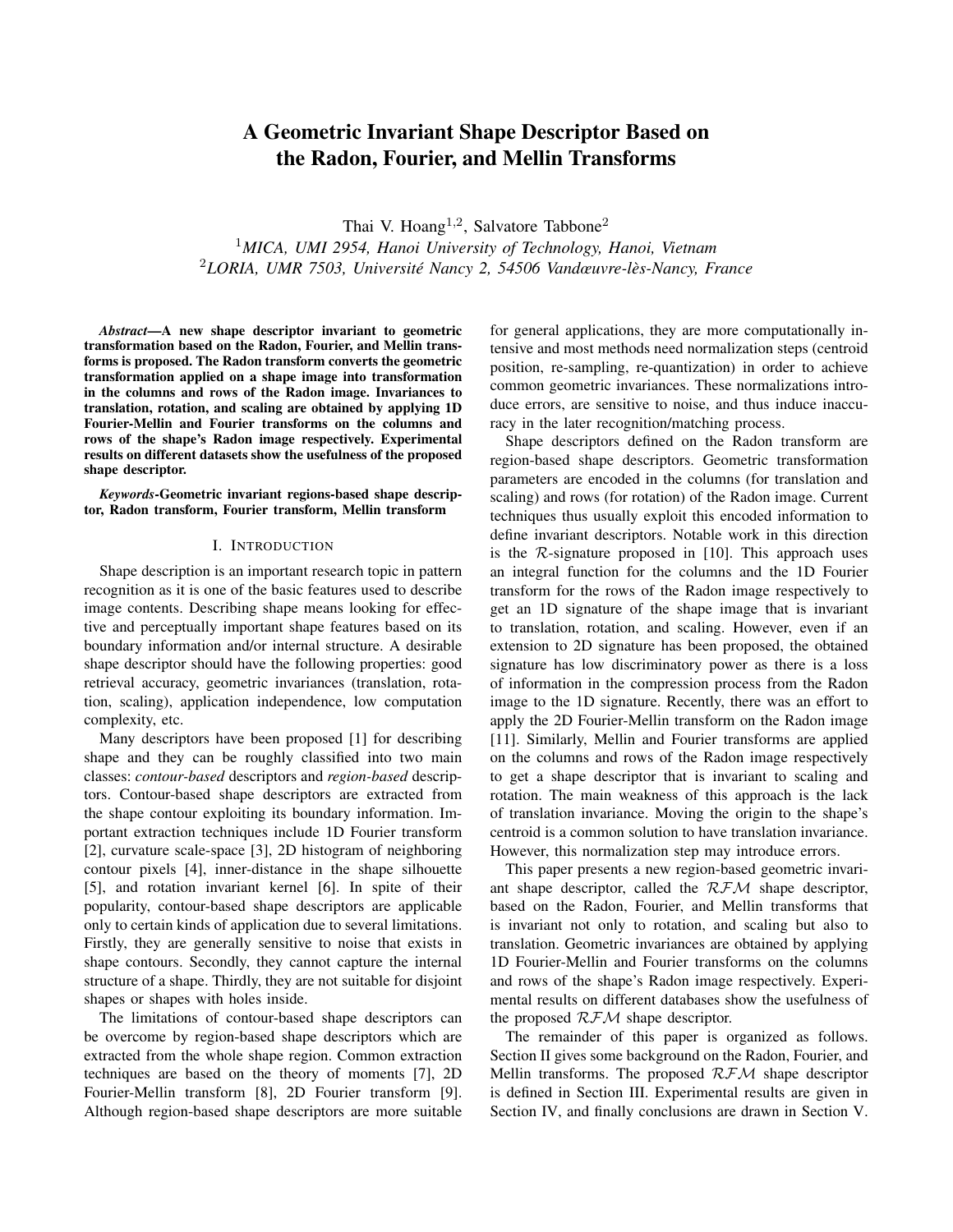## II. BASIC MATERIAL

# *A. The Radon transform*

Let  $f(x, y) \in \mathbb{R}^2$  be a two-dimensional function,  $L(\theta, \rho)$ be a straight line in  $\mathbb{R}^2$  represented by:

$$
L = \{(x, y) \in \mathbb{R}^2 : x \cos \theta + y \sin \theta = \rho\},\qquad(1)
$$

where  $\theta$  is the angle L makes with the y axis and  $\rho$  is the distance from the origin to L. Concretely, any straight line  $L$  can be parameterized by a parameter  $t$  as follows:

$$
(x(t), y(t)) = t(\sin \theta, -\cos \theta) + \rho(\cos \theta, \sin \theta). \quad (2)
$$

The Radon transform [12] of f, denoted by  $\mathcal{R}_f$ , is a function defined on the space of lines  $L$  by the line integral along each line:

$$
\mathcal{R}_f(L) = \mathcal{R}_f(\theta, \rho) = \int_{-\infty}^{\infty} f(x(t), y(t)) dt.
$$
 (3)

The Radon transform has some useful properties on translation, rotation, and scaling as outlined below:

- P1: A translation of f by a vector  $\vec{u} = (x_0, y_0)$  results in a shift of its transform in the variable  $\rho$  by a distance  $d = x_0 \cos \theta + y_0 \sin \theta$  equal to the projection of  $\vec{u}$  on the line  $x \cos \theta + y \sin \theta = \rho$ .
- P2: A rotation of the image by an angle  $\theta_0$  implies a shift  $\theta_0$  of the transform in the variable  $\theta$ .
- P3: A scaling of f by a factor  $\alpha$  results in a scaling of the  $\rho$  coordinate and the amplitude by a factor  $\alpha$  and  $\frac{1}{\alpha}$  of the transform respectively.

# *B. The 1D Fourier-Mellin transform for one dimensional signal*

Consider the Fourier transform of a function  $q(x)$  =  $f(\alpha x - x_0)$ , a scaled and translated version of  $f(x)$  ( $\alpha$  is supposed to be positive):

$$
\mathcal{F}_g(\xi) = \int_{-\infty}^{\infty} f(\alpha x - x_0) e^{-i2\pi \xi x} dx, \tag{4}
$$

where  $\xi$  is a real number. Letting  $y = \alpha x - x_0$ , then:

$$
\mathcal{F}_g(\xi) = \frac{1}{\alpha} e^{-i2\pi \frac{\xi}{\alpha} x_0} \int_{-\infty}^{\infty} f(y) e^{-i2\pi \frac{\xi}{\alpha} y} dy
$$

$$
= \frac{1}{\alpha} e^{-i2\pi \frac{\xi}{\alpha} x_0} \mathcal{F}_f\left(\frac{\xi}{\alpha}\right).
$$
(5)

$$
|\mathcal{F}_g(\xi)| = \frac{1}{\alpha} \left| \mathcal{F}_f\left(\frac{\xi}{\alpha}\right) \right|.
$$
 (6)

The translation parameter  $x_0$  has disappeared in Eq. (6), this agrees with the shift or translation property of the Fourier transform. The remaining scaling parameter  $\alpha$  could be removed by using the Mellin transform [13]  $\mathcal{M}_f$  of a function  $f$ :

$$
\mathcal{M}_f(s) = \int_0^\infty f(x) x^{s-1} dx.
$$
 (7)

Thus, the Mellin transform of  $|\mathcal{F}_q(\xi)|$  is:

$$
\mathcal{M}_{|\mathcal{F}_g|}(s) = \int_0^\infty \frac{1}{\alpha} \left| \mathcal{F}_f\left(\frac{\xi}{\alpha}\right) \right| \xi^{s-1} d\xi
$$
  
=  $\alpha^{s-1} \mathcal{M}_{|\mathcal{F}_f|}(s).$  (8)

where  $s = \sigma + i\tau$  ( $\sigma$  is a constant chosen such that the integral in Eq. (8) converges and  $\tau$  is the transform variable). Taking the absolute magnitude of the two sides of Eq. (8) results in:

$$
\left|\mathcal{M}_{|\mathcal{F}_g|}(s)\right| = \alpha^{\sigma-1} \left|\mathcal{M}_{|\mathcal{F}_f|}(s)\right|.
$$
 (9)

Defining the above calculating steps from Eq. (4) to Eq. (9) as the 1D Fourier-Mellin transform of the function  $g(x)$ , denoted by  $\mathcal{MF}_g(s)$ . Thus, this 1D Fourier-Mellin transform is, except for a constant multiplicative factor  $\alpha^{\sigma-1}$ , independent of the translation and scaling parameters  $x_0$  and  $\alpha$  of f.

#### *C. Mellin transform implementation*

Although the Mellin transform, as defined in Eq. (7), has a very attractive property of scaling invariance, there are reported problems with its implementation [8] and its use with Fourier transform for feature extraction [14]. The first problem comes from the FFT-based implementation of the Mellin transform which requires exponential sampling at  $x = 0$ . The second problem is the obscurity of the discriminatory information in the input function by the 1D Fourier-Mellin transform.

To avoid these problems, an alternative to the Mellin transform proposed in [15], which is called the direct Mellin transform, is adopted for this work. Assuming  $f(x)$  is in the form of sampled data with sampling period  $T$  (the value of  $f(x)$  is assumed to be piecewise constant), expanding Eq. (7) gives:

$$
\mathcal{M}_f(s) = \int_0^T f(x)x^{s-1} dx + \int_T^{2T} f(x)x^{s-1} dx
$$
  
+ ... + 
$$
\int_{(N-1)T}^{NT} f(x)x^{s-1} dx.
$$
 (10)

Denoting  $f(iT) = f_{i+1}$  and without loss of generality assuming  $T = 1$  and  $f_N = 0$ , Eq. (10) becomes:

$$
s\mathcal{M}_f(s) = f_1 x^s \Big|_0^1 + f_2 x^s \Big|_1^2 + \dots + f_N x^s \Big|_{N-1}^N
$$
  
= 
$$
\sum_{k=1}^{N-1} k^s \left( f_k - f_{k+1} \right). \tag{11}
$$

The direct Mellin transform, as defined in Eq. (11), is an exact implementation of the Mellin transform for sampled data. It can be proven to maintains the scaling invariance property of the Mellin transform.

#### III. THE PROPOSED RFM SHAPE DESCRIPTOR

Let  $I_2$  be the shape image obtained after scaling, rotating, and translating an shape image  $I_1$  using transformation parameters  $\alpha$ ,  $\theta_0$ , and  $\vec{u} = (x_0, y_0)$ . Properties P1–3 of the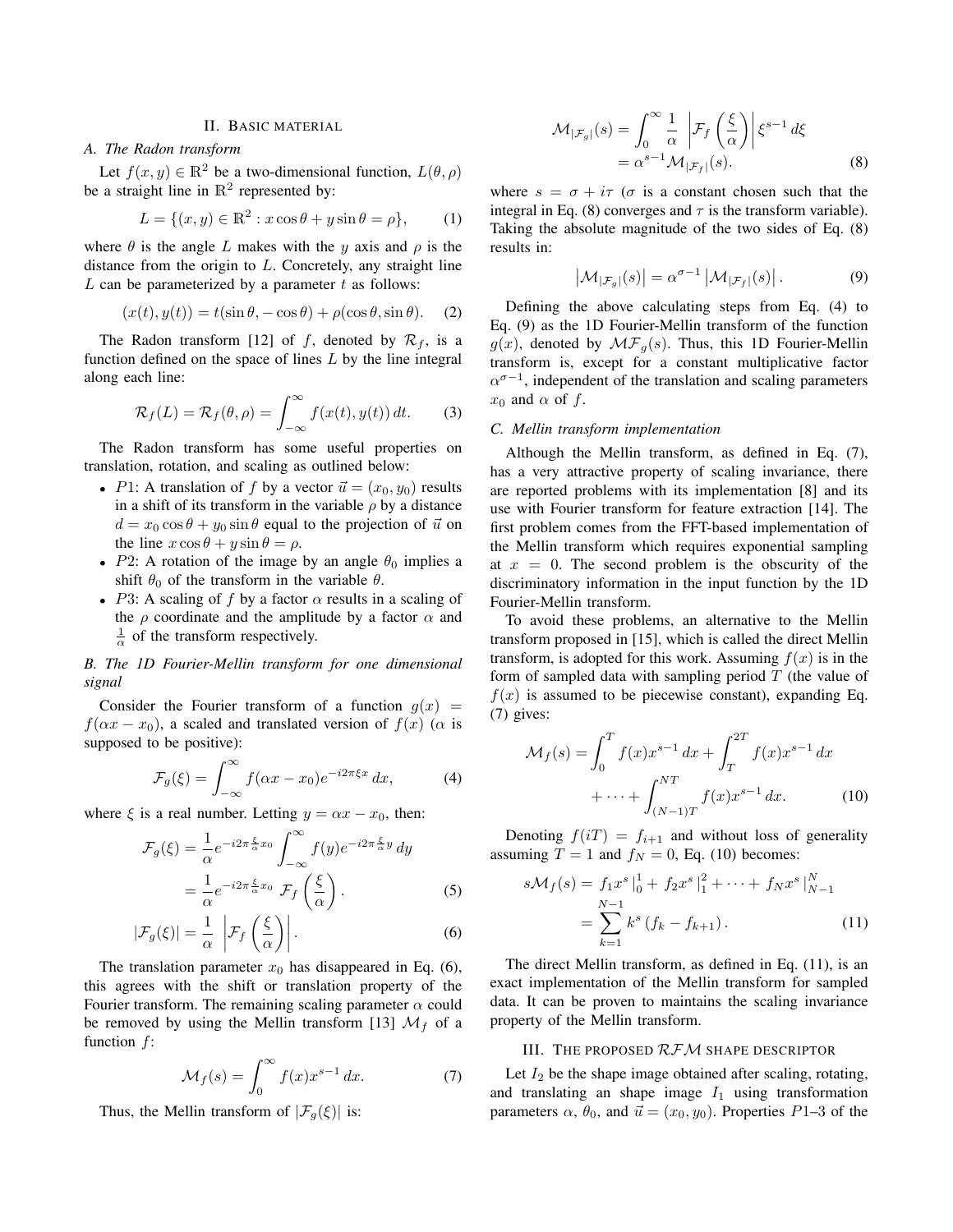

Figure 1. Radon and 1D Fourier-Mellin transforms performed on shape images. The image  $I_2$  in (d) is a scaled, rotated, and translated version of the image  $I_1$  in (a). Correspondingly,  $\mathcal{MF}_{\mathcal{R}_{I_2}}(\theta, s)$  in (f) is a horizontally shifted version of  $\mathcal{MF}_{\mathcal{R}_{I_1}}(\theta, s)$  in (c).

Radon transform imply  $\mathcal{R}_{I_2}(\theta, \rho) = \frac{1}{\alpha} \mathcal{R}_{I_1}(\theta + \theta_0, \alpha \rho - d),$ where  $d = x_0 \cos(\theta + \theta_0) + y_0 \sin(\theta + \theta_0)$ . It is clear that, except for a constant multiplicative factor  $\frac{1}{\alpha}$ ,  $\mathcal{R}_{I_2}(\theta, \cdot)$  can be obtained by scaling and translating  $\mathcal{R}_{I_1}(\theta + \theta_0, \cdot)$  by a factor  $\alpha$  and a distance d. This observation is illustrated in Fig. 1 where shape images are given in Fig. 1(a) and 1(d) (one of which is the scaled, rotated, and translated version of the other) and their corresponding Radon images are given in Fig.  $1(b)$  and  $1(e)$ .

The invariant property of the 1D Fourier-Mellin transform thus guarantees the same transformed data when applying it on  $\mathcal{R}_{I_2}(\theta, \cdot)$  and  $\mathcal{R}_{I_1}(\theta + \theta_0, \cdot)$ . Fig. 1(c) and 1(f) provide the image data obtained after performing the 1D Fourier-Mellin transform on Radon images in Fig. 1(b) and 1(e) respectively using 169 values of  $\tau$  ranging from 2.0 to 18.8 with increment of 0.1. The two images in Fig. 1(c) and 1(f) demonstrate clearly the scaling and translation invariant property of the 1D Fourier-Mellin transform, they have the same pattern except for a horizontal shift by  $\theta_0$  as a result of the rotation in  $I_2$ . In order to have a geometric invariant shape descriptor, this shifting phenomena can be overcome by applying Fourier transform on the rows of the Fourier-Mellin image  $\mathcal{MF}_{\mathcal{R}_I}(\theta, s)$  and then ignoring the phase information in the coefficients. And finally, by normalizing these coefficients by the magnitude of the DC component  $(\xi = 0)$ , the effect of the multiplicative factor, which is a byproduct of the 1D Fourier-Mellin transform due to scaling, will be eliminated.

To sum up, the proposed descriptor of a shape image  $I$  that is invariant to scaling, rotation, and translation is calculated by  $RFM(I) = \Big| \mathcal{F}_{MF_{\mathcal{R}_I}}(\xi, s) \Big|$ , namely:

- The Radon transform on the shape image  $I$ .
- The 1D Fourier-Mellin transform performed on the columns of the obtained Radon image.
- The magnitude of Fourier transform performed on the rows of the obtained Fourier-Mellin image normalized by the DC component.

*Similarity measure:* For any two shape images  $I_1$  and  $I_2$ , their measure of similarity is defined as the  $\ell_2$ -norm distance between their  $RFM$  descriptors:

$$
sim(I_1, I_2) = ||\mathcal{RFM}(I_1) - \mathcal{RFM}(I_2)||_2.
$$
 (12)

#### IV. EXPERIMENTAL RESULTS

Performance of the proposed  $RFM$  shape descriptor has been evaluated on two different datasets and compared to other commonly used shape descriptors. The first dataset is the Shapes216 [16] which contains 18 classes of shape with 12 samples per class. Shapes 216 is used to evaluate the robustness of the proposed descriptor to occlusion and elastic deformation. The second dataset is the Logos275 which contains 25 classes corresponding to the first 25 logo images of the UMD Logo dataset [17]. Each class has 11 samples obtained after scaling, rotating, and adding saltand-pepper noise to the original logo image. This dataset is used to evaluate the robustness of the proposed descriptor to noise. Fig. 2 provides some images in the Shapes216 and Logos275 datasets.

The  $RFM$  shape descriptor is compared with shape context (SC) [4], generic Fourier descriptor (GFD) [9], Zernike moments [18], angular radial transform (ART) [19], R-signature [10], and Radon 2D Fourier-Mellin transforms (R2DFM) [11]. Except for the contour-based SC descriptor, all other descriptors are region-based and additionally Rsignature and R2DFM descriptors are also defined on the Radon transform. These descriptors are selected because they are commonly used and have good reported performance. The average relevant rank (ARR) is used to measure the performance of all the comparing descriptors. Each of the images in the dataset is used as a query to which all images in the dataset are compared with. Thus, 46656 and 75625 comparisons are performed for the Shapes216 and Logos275 datasets respectively. ARR is then computed as the average of retrieval correctness for the first  $k^{th}$  nearest match  $(k = 12$  for Shapes216 and 11 for Logos275).

Comparison results are given in Fig. 3 for the two datasets. For the Shapes216 dataset, the performance of the  $RFM$  descriptor outperforms the performance of Rsignature and is comparable to the performance of SC, GFD, ART, Zernike, and R2DFM descriptors. However, for the Logos 275 dataset, the  $RFM$  descriptor outstrips all other descriptors and has nearly perfect performance. The insensitivity of the  $RFM$  descriptor to noise can be attributed to the use of the Radon transform. In continuous domain, the effect of random noise will be reduced when